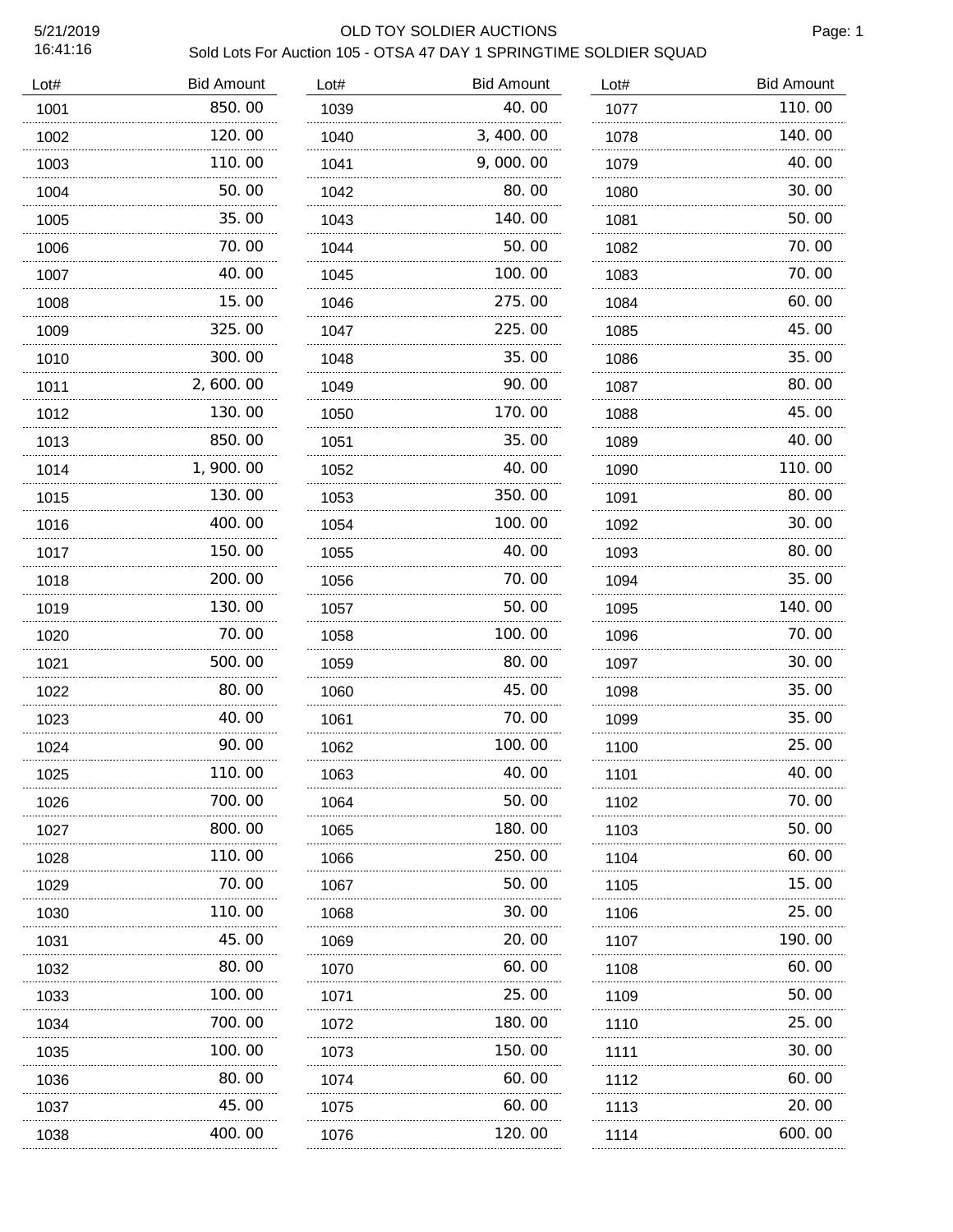#### 5/21/2019 OLD TOY SOLDIER AUCTIONS

Page: 2

| Lot# | <b>Bid Amount</b> | Lot# | <b>Bid Amount</b> | Lot# | <b>Bid Amount</b> |
|------|-------------------|------|-------------------|------|-------------------|
| 1115 | 160.00            | 1153 | 700.00            | 1191 | 600.00            |
| 1116 | 275.00            | 1154 | 350.00            | 1192 | 325.00            |
| 1117 | 120.00            | 1155 | 600.00            | 1193 | 200.00            |
| 1118 | 120.00            | 1156 | 190.00            | 1194 | 100.00            |
| 1119 | 450.00            | 1157 | 475.00            | 1195 | 50.00             |
| 1120 | 375.00            | 1158 | 475.00            | 1196 | 90.00             |
| 1121 | 450.00            | 1159 | 325.00            | 1197 | 90.00             |
| 1122 | 550.00            | 1160 | 400.00            | 1198 | 30.00             |
| 1123 | 50.00             | 1161 | 650.00            | 1199 | 140.00            |
| 1124 | 110.00<br>.       | 1162 | 650.00            | 1200 | 30.00             |
| 1125 | 90.00             | 1163 | 800.00            | 1201 | 60.00             |
| 1126 | 375.00<br>.       | 1164 | 425.00<br>.       | 1202 | 30.00             |
| 1127 | 1,500.00          | 1165 | 200.00            | 1203 | 30.00             |
| 1128 | 400.00<br>.       | 1166 | 50.00             | 1204 | 45.00             |
| 1129 | 350.00            | 1167 | 60.00             | 1205 | 35.00             |
| 1130 | 550.00            | 1168 | 90.00             | 1206 | 70.00             |
| 1131 | 550,00            | 1169 | 200.00            | 1207 | 110.00            |
| 1132 | 150.00            | 1170 | 190.00            | 1208 | 40.00             |
| 1133 | 100.00            | 1171 | 375.00            | 1209 | 250.00            |
| 1134 | 130.00<br>$\sim$  | 1172 | 275.00<br>.       | 1210 | 40.00             |
| 1135 | 325.00            | 1173 | 700.00            | 1211 | 50.00             |
| 1136 | 80.00             | 1174 | 500.00            | 1212 | 50.00             |
| 1137 | 120.00            | 1175 | 200.00            | 1213 | 35.00             |
| 1138 | 50.00             | 1176 | 250.00            | 1214 | 35.00             |
| 1139 | 50.00             | 1177 | 425.00            | 1215 | 60.00             |
| 1140 | 40.00             | 1178 | 225.00            | 1216 | 50.00             |
| 1141 | 90. 00            | 1179 | 190.00            | 1217 | 50.00             |
| 1142 | 45.00             | 1180 | 325,00            | 1218 | 50.00             |
| 1143 | 50.00             | 1181 | 200.00            | 1219 | 110.00            |
| 1144 | 60.00             | 1182 | 300.00            | 1220 | 110.00            |
| 1145 | 45.00             | 1183 | 375.00            | 1221 | 225.00            |
| 1146 | 50.00             | 1184 | 225.00            | 1222 | 20.00             |
| 1147 | 110.00            | 1185 | 500.00            | 1223 | 35.00             |
| 1148 | 40.00             | 1186 | 300.00            | 1224 | 180.00            |
| 1149 | 35.00             | 1187 | 300.00            | 1225 | 300. 00           |
| 1150 | 70.00             | 1188 | 275.00            | 1226 | 325.00            |
| 1151 | 650.00            | 1189 | 400.00            | 1227 | 500. 00           |
| 1152 | 180.00            | 1190 | 325.00            | 1228 | 70.00             |
|      |                   |      |                   |      |                   |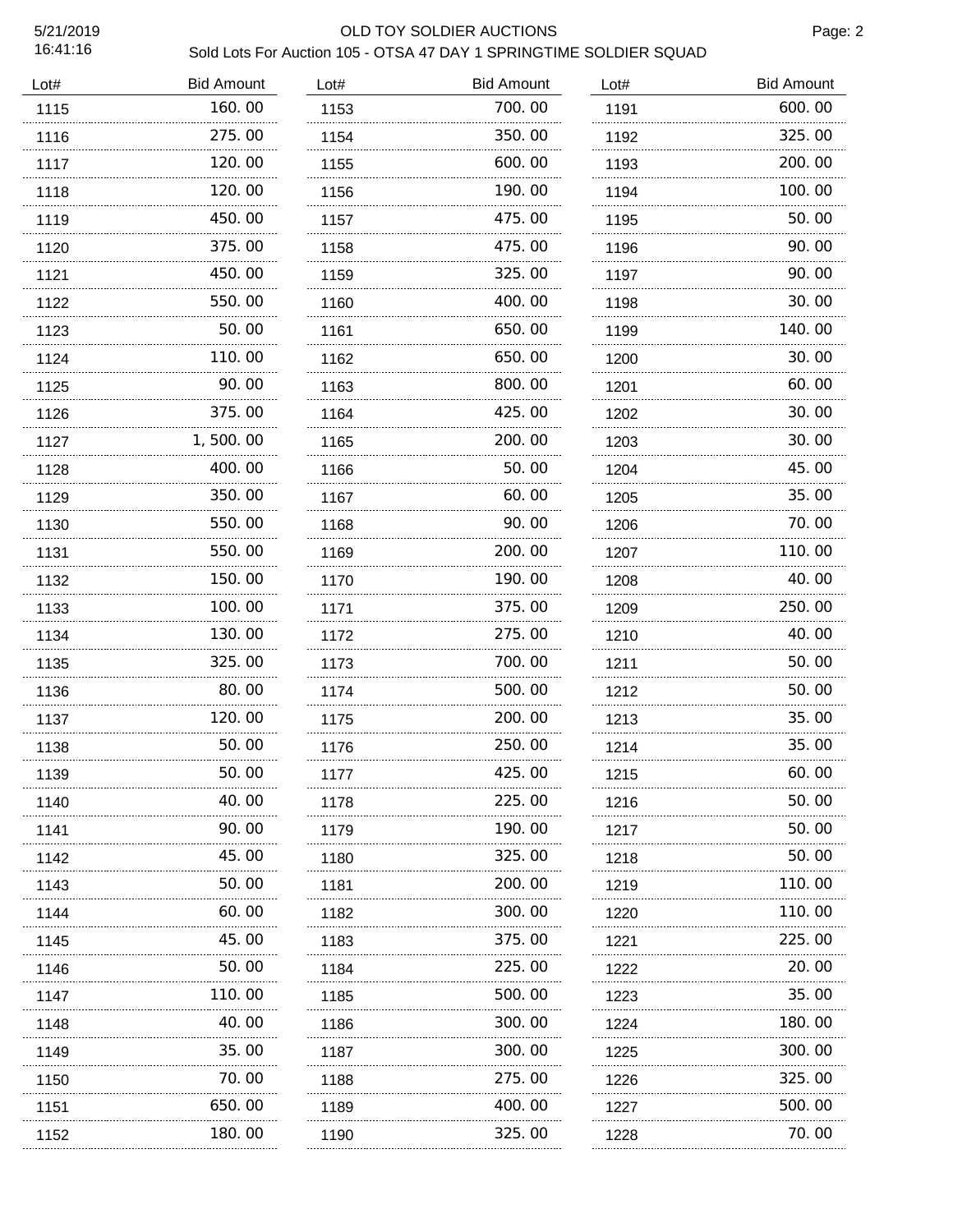#### 5/21/2019 OLD TOY SOLDIER AUCTIONS

| Lot# | <b>Bid Amount</b> | Lot# | <b>Bid Amount</b> | Lot# | <b>Bid Amount</b> |
|------|-------------------|------|-------------------|------|-------------------|
| 1229 | 35.00             | 1267 | 25.00             | 1305 | 100.00            |
| 1230 | 100.00            | 1268 | 15.00             | 1306 | 60.00             |
| 1231 | 45.00             | 1269 | 60.00             | 1307 | 70.00             |
| 1232 | 100.00            | 1270 | 10.00             | 1308 | 90.00             |
| 1233 | 110.00            | 1271 | 160.00            | 1309 | 70.00             |
| 1234 | 110.00            | 1272 | 275.00            | 1310 | 80.00             |
| 1235 | 100.00            | 1273 | 130.00            | 1311 | 80.00             |
| 1236 | 100.00            | 1274 | 80.00             | 1312 | 50.00             |
| 1237 | 25.00             | 1275 | 40.00             | 1313 | 120.00            |
| 1238 | 70.00             | 1276 | 110.00            | 1314 | 70.00             |
| 1239 | 60.00             | 1277 | 60.00             | 1315 | 130.00            |
| 1240 | 50.00             | 1278 | 160.00            | 1316 | 275.00            |
| 1241 | 50.00             | 1279 | 90.00             | 1317 | 150.00            |
| 1242 | 80.00             | 1280 | 40.00             | 1318 | 100.00            |
| 1243 | 60.00             | 1281 | 40.00             | 1319 | 130.00            |
| 1244 | 80.00             | 1282 | 80.00             | 1320 | 130.00            |
| 1245 | 60.00             | 1283 | 70.00             | 1321 | 90.00             |
| 1246 | 45.00             | 1284 | 35.00             | 1322 | 120.00            |
| 1247 | 80.00             | 1285 | 50. 00            | 1323 | 150.00            |
| 1248 | 50.00             | 1286 | 80.00             | 1324 | 150.00            |
| 1249 | 25.00             | 1287 | 200.00            | 1325 | 60.00             |
| 1250 | 110.00            | 1288 | 650.00            | 1326 | 80.00             |
| 1251 | 110.00            | 1289 | 130.00            | 1327 | 190.00            |
| 1252 | 15.00             | 1290 | 110.00            | 1328 | 275.00            |
| 1253 | 25.00<br>.        | 1291 | 250.00            | 1329 | 160. 00           |
| 1254 | 35.00             | 1292 | 100.00            | 1330 | 140.00            |
| 1255 | 30.00<br>.        | 1293 | 100.00            | 1331 | 50.00             |
| 1256 | 15.00             | 1294 | 150.00            | 1332 | 375.00            |
| 1257 | 20.00<br>.        | 1295 | 70. 00            | 1333 | 170. 00           |
| 1258 | 100.00            | 1296 | 100.00            | 1334 | 150.00            |
| 1259 | 80.00             | 1297 | 70. 00            | 1335 | 1, 400. 00        |
| 1260 | 50. 00            | 1298 | 50.00             | 1336 | 1,000.00          |
| 1261 | 30.00             | 1299 | 110.00            | 1337 | 1,000.00          |
| 1262 | 35.00             | 1300 | 60.00             | 1338 | 950.00            |
| 1263 | 140. 00           | 1301 | 120.00            | 1339 | 180.00            |
| 1264 | 140. 00           | 1302 | 110.00            | 1340 | 130. 00           |
| 1265 | 40.00             | 1303 | 45.00             | 1341 | 80.00             |
| 1266 | 25.00             | 1304 | 100.00            | 1342 | 90.00             |
|      |                   |      |                   |      |                   |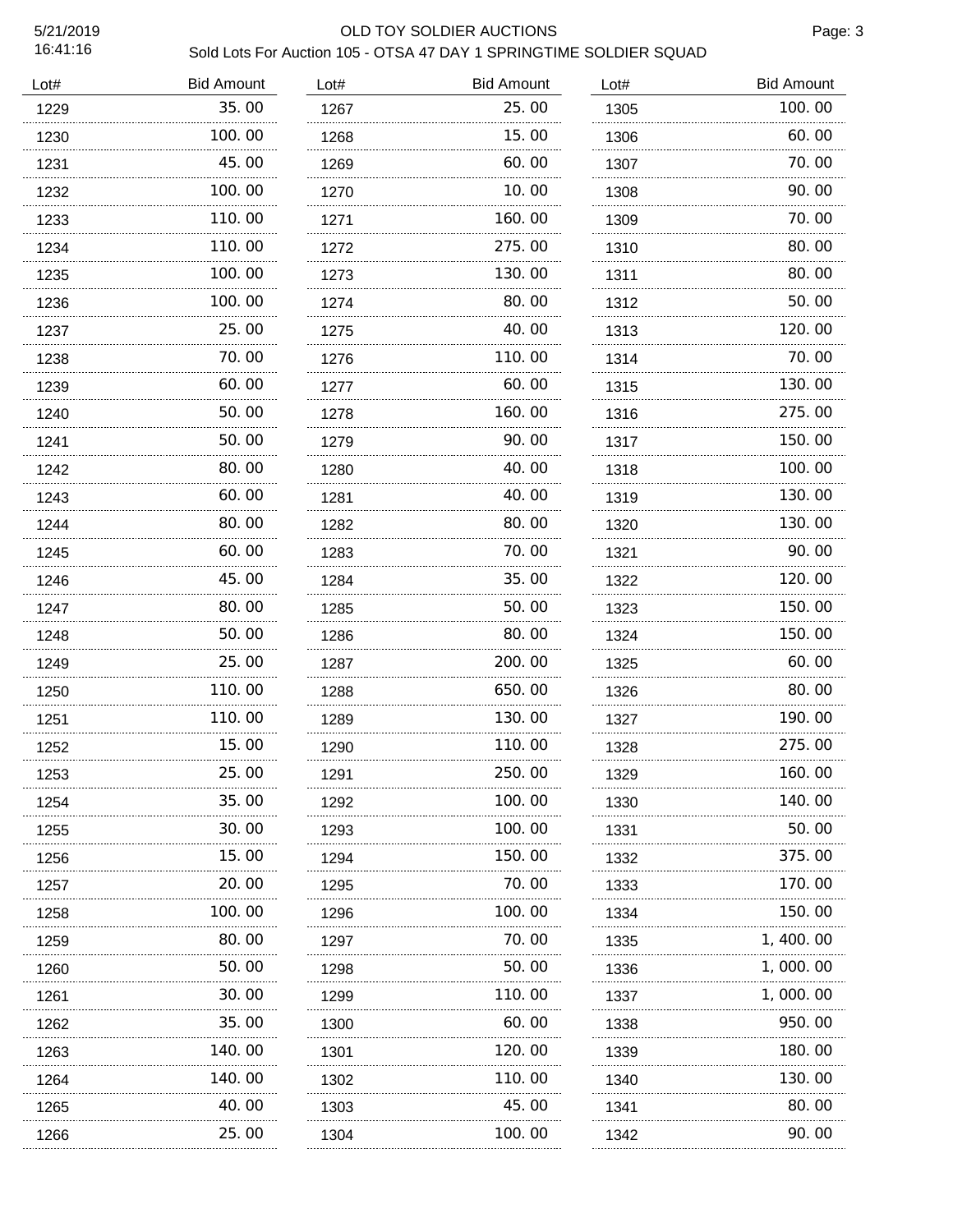### 5/21/2019 OLD TOY SOLDIER AUCTIONS

Page: 4

| Lot# | <b>Bid Amount</b> | Lot# | <b>Bid Amount</b> | Lot# | <b>Bid Amount</b> |
|------|-------------------|------|-------------------|------|-------------------|
| 1343 | 90.00             | 1381 | 110.00            | 1419 | 100.00            |
| 1344 | 80.00             | 1382 | 80.00             | 1420 | 20.00             |
| 1345 | 60.00             | 1383 | 50.00             | 1421 | 40.00             |
| 1346 | 70.00             | 1384 | 45.00             | 1422 | 325.00            |
| 1347 | 100. 00           | 1385 | 50.00             | 1423 | 45.00             |
| 1348 | 100,00            | 1386 | 60.00             | 1424 | 50.00             |
| 1349 | 70.00             | 1387 | 20.00             | 1425 | 25.00             |
| 1350 | 60.00             | 1388 | 30.00             | 1426 | 20.00             |
| 1351 | 90.00             | 1389 | 160.00            | 1427 | 60.00             |
| 1352 | 110.00            | 1390 | 100.00            | 1428 | 60.00             |
| 1353 | 90.00             | 1391 | 130.00            | 1429 | 35.00             |
| 1354 | 50.00<br>.        | 1392 | 180.00            | 1430 | 60.00             |
| 1355 | 80.00             | 1393 | 45.00             | 1431 | 110.00            |
| 1356 | 80.00             | 1394 | 40.00             | 1432 | 80.00             |
| 1357 | 100.00            | 1395 | 40.00             | 1433 | 25.00             |
| 1358 | 60.00<br>.        | 1396 | 80.00             | 1434 | 35.00             |
| 1359 | 50.00             | 1397 | 275.00            | 1435 | 45.00             |
| 1360 | 100.00<br>.       | 1398 | 35.00             | 1436 | 35.00             |
| 1361 | 225,00<br>.       | 1399 | 50.00             | 1437 | 20.00             |
| 1362 | 130.00<br>.       | 1400 | 40.00             | 1438 | 25.00             |
| 1363 | 70.00             | 1401 | 60.00             | 1439 | 60.00             |
| 1364 | 190.00            | 1402 | 100.00            | 1440 | 30.00             |
| 1365 | 130.00            | 1403 | 60.00             | 1441 | 20.00             |
| 1366 | 90.00             | 1404 | 140.00            | 1442 | 30.00             |
| 1367 | 60.00             | 1405 | 80.00             | 1443 | 20.00             |
| 1368 | 120.00            | 1406 | 110.00            | 1444 | 30.00             |
| 1369 | 130.00            | 1407 | 60.00             | 1445 | 50.00             |
| 1370 | 70.00             | 1408 | 80.00             | 1446 | 50.00             |
| 1371 | 60.00             | 1409 | 100.00            | 1447 | 50.00             |
| 1372 | 25.00             | 1410 | 80.00             | 1448 | 50.00             |
| 1373 | 45.00             | 1411 | 35.00             | 1449 | 60.00             |
| 1374 | 15.00             | 1412 | 30.00             | 1450 | 160.00            |
| 1375 | 35.00             | 1413 | 25.00             | 1451 | 170.00            |
| 1376 | 45.00             | 1414 | 100. 00           | 1452 | 300.00            |
| 1377 | 70.00             | 1415 | 475.00            | 1453 | 50.00             |
| 1378 | 30.00             | 1416 | 200.00            | 1454 | 275.00            |
| 1379 | 100.00            | 1417 | 350.00            | 1455 | 425.00            |
| 1380 | 70.00             | 1418 | 35.00             | 1456 | 225.00            |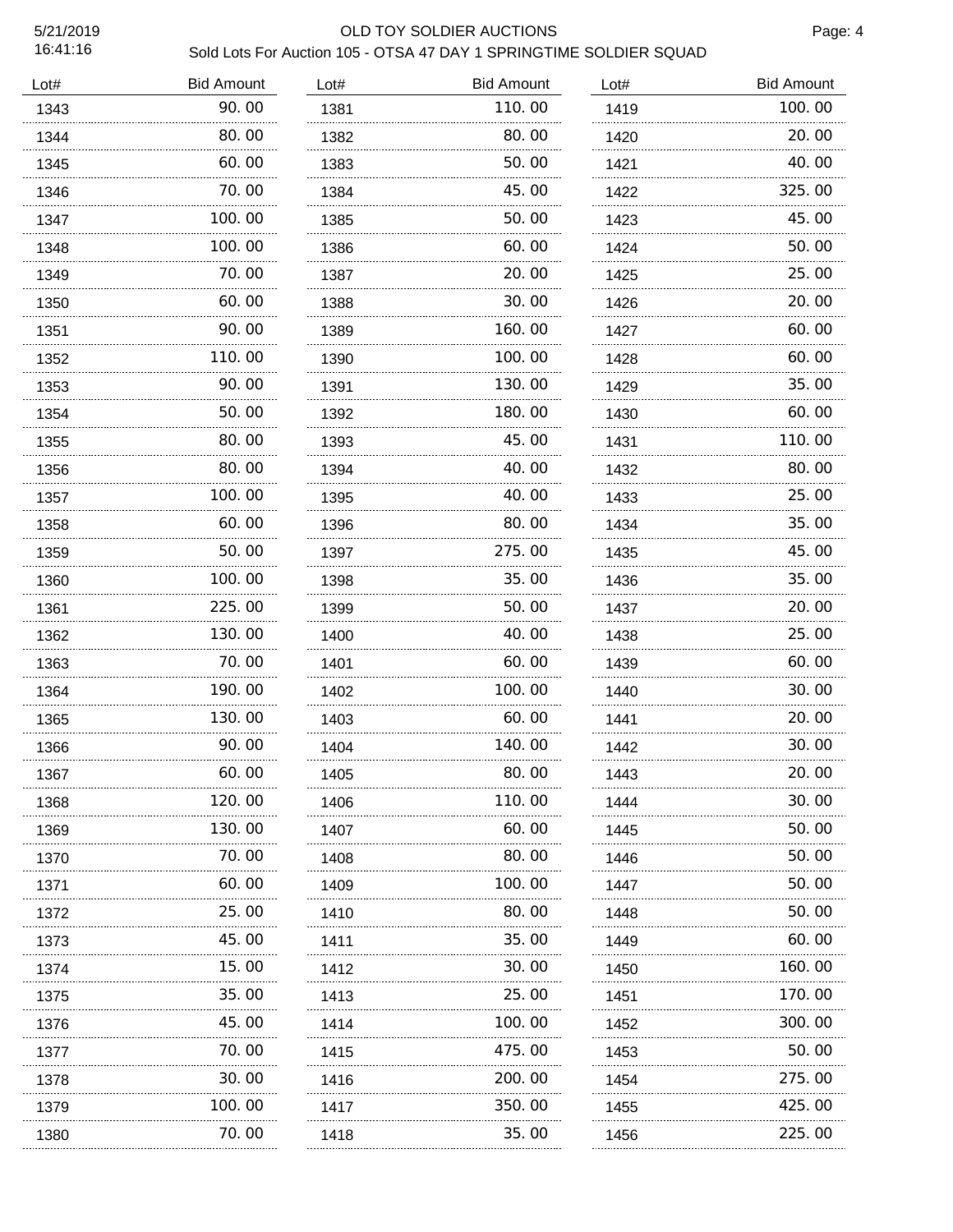#### 5/21/2019 OLD TOY SOLDIER AUCTIONS

Page: 5

| Lot# | <b>Bid Amount</b> | Lot# | <b>Bid Amount</b> | Lot# | <b>Bid Amount</b> |
|------|-------------------|------|-------------------|------|-------------------|
| 1457 | 150.00            | 1495 | 40.00             | 1533 | 30.00             |
| 1458 | 20.00             | 1496 | 30.00             | 1534 | 120.00            |
| 1459 | 60.00             | 1497 | 190.00            | 1535 | 50.00             |
| 1460 | 30.00             | 1498 | 90.00             | 1536 | 50.00             |
| 1461 | 25.00             | 1499 | 90.00             | 1537 | 100.00            |
| 1462 | 35.00             | 1500 | 20.00             | 1538 | 60.00             |
| 1463 | 550.00            | 1501 | 40.00             | 1539 | 80.00             |
| 1464 | 325.00            | 1502 | 20.00             | 1540 | 130.00            |
| 1465 | 45.00             | 1503 | 70.00             | 1541 | 110.00            |
| 1466 | 40.00             | 1504 | 150.00            | 1542 | 70.00             |
| 1467 | 50.00             | 1505 | 120.00            | 1543 | 60.00             |
| 1468 | 70.00             | 1506 | 30.00             | 1544 | 35,00             |
| 1469 | 90. 00            | 1507 | 30.00             | 1545 | 25.00             |
| 1470 | 150.00            | 1508 | 110.00            | 1546 | 45.00             |
| 1471 | 60. 00            | 1509 | 60.00             | 1547 | 130.00            |
| 1472 | 50.00             | 1510 | 40.00             | 1548 | 35.00             |
| 1473 | 40.00             | 1511 | 45.00             | 1549 | 35.00             |
| 1474 | 45.00             | 1512 | 50.00             | 1550 | 25.00             |
| 1475 | 50.00             | 1513 | 50.00             | 1551 | 130.00            |
| 1476 | 70.00<br>.        | 1514 | 40.00             | 1552 | 30.00             |
| 1477 | 90.00             | 1515 | 60.00             | 1553 | 25.00             |
| 1478 | 45.00<br>.        | 1516 | 60.00             | 1554 | 30.00             |
| 1479 | 40.00             | 1517 | 60.00             | 1555 | 30.00             |
| 1480 | 120.00            | 1518 | 160.00            | 1556 | 140.00            |
| 1481 | 25.00             | 1519 | 140.00            | 1557 | 225.00            |
| 1482 | 170.00            | 1520 | 80.00             | 1558 | 120.00            |
| 1483 | 140. 00           | 1521 | 200.00            | 1559 | 30.00             |
| 1484 | 40.00             | 1522 | 180.00            | 1560 | 20.00             |
| 1485 | 1, 100. 00        | 1523 | 275.00            | 1561 | 10.00             |
| 1486 | 225,00            | 1524 | 120.00            | 1562 | 60.00             |
| 1487 | 80.00             | 1525 | 180.00            | 1563 | 70.00             |
| 1488 | 60.00             | 1526 | 20.00             | 1564 | 20.00             |
| 1489 | 150. 00           | 1527 | 160. 00           | 1565 | 20.00             |
| 1490 | 400.00            | 1528 | 110.00            | 1566 | 25.00             |
| 1491 | 550.00            | 1529 | 300.00            | 1567 | 40.00             |
| 1492 | 40.00             | 1530 | 70.00             | 1568 | 35.00             |
| 1493 | 50.00             | 1531 | 35.00             | 1569 | 40.00             |
| 1494 | 190.00            | 1532 | 30.00             | 1570 | 40.00             |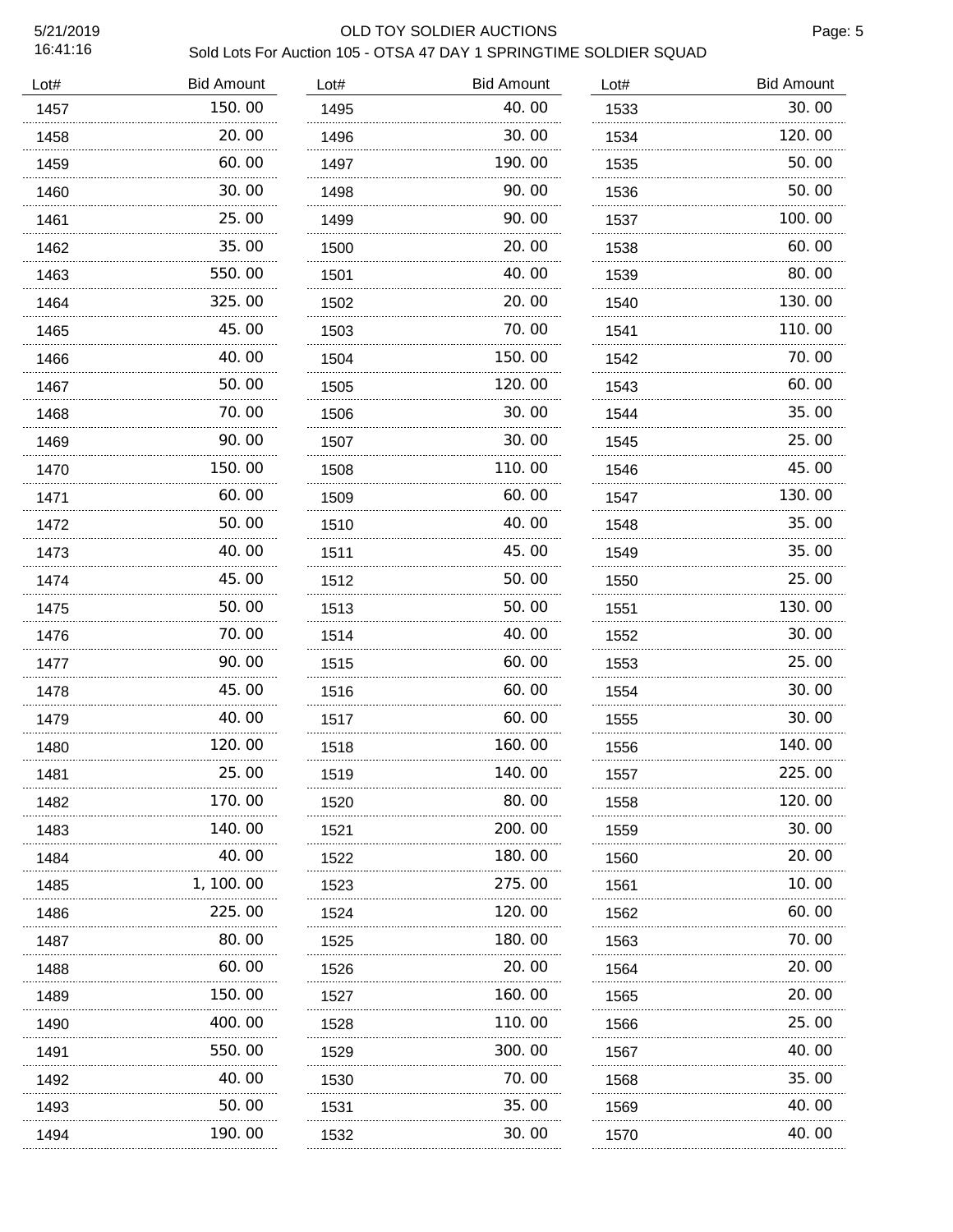| Lot# | <b>Bid Amount</b> |
|------|-------------------|
| 1571 | 20. 00            |
| 1572 | 100.00            |
| 1573 | 60.00             |
| 1574 | 50.00             |
| 1575 | 25.00             |
| 1576 | 35.00             |
| 1577 | 90.00             |
| 1578 | 130.00            |
| 1579 | 160.00            |
| 1580 | 160.00            |
| 1581 | 20.00             |
| 1582 | 45.00             |
| 1583 | 90.00             |
| 1584 | 35.00             |
| 1585 | 70. 00            |
| 1586 | 20.00             |
| 1587 | 30.00             |
| 1588 | 140.00            |
| 1589 | 35.00             |
| 1590 | 50. 00            |
| 1591 | 25.00             |
| 1592 | 100.00            |
| 1593 | 30. 00            |
| 1594 | 70.00             |
| 1595 | 70.00             |
| 1596 | 25.00             |
|      |                   |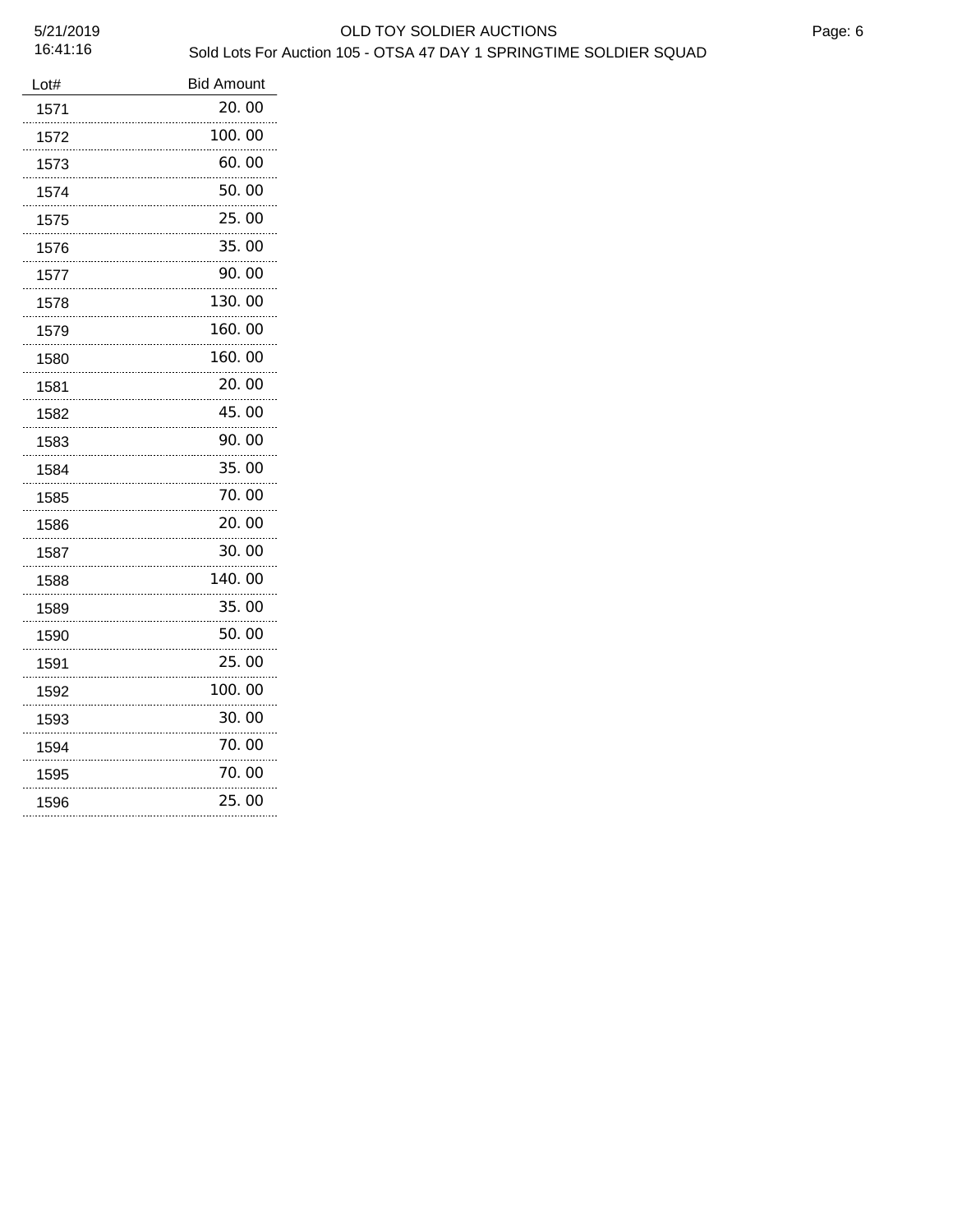### 5/21/2019 OLD TOY SOLDIER AUCTIONS

Page: 1

| <b>Bid Amount</b> | Lot# | <b>Bid Amount</b> | Lot# | <b>Bid Amount</b> |
|-------------------|------|-------------------|------|-------------------|
| 180.00            | 2039 | 375.00            | 2077 | 1,000.00          |
| 180.00            | 2040 | 400.00            | 2078 | 5,500.00          |
| 375.00            | 2041 | 275.00            | 2079 | 225.00            |
| 200.00            | 2042 | 190.00            | 2080 | 300.00            |
| 130.00            | 2043 | 300.00            | 2081 | 140.00            |
| 200.00            | 2044 | 350.00            | 2082 | 350.00            |
| 160.00            | 2045 | 375.00            | 2083 | 130.00            |
| 225.00            | 2046 | 450.00            | 2084 | 90.00             |
| 425.00            | 2047 | 6,000.00          | 2085 | 50.00             |
| 800.00            | 2048 | 190.00            | 2086 | 70.00             |
| 250.00            | 2049 | 50.00             | 2087 | 475.00            |
| 300.00            | 2050 | 50.00             | 2088 | 500.00            |
| 325.00            | 2051 | 150.00            | 2089 | 400.00            |
| 170.00            | 2052 | 100.00            | 2090 | 140.00            |
| 400.00            | 2053 | 40.00             | 2091 | 90.00             |
| 400.00            | 2054 | 160. 00           | 2092 | 150.00            |
| 150.00            | 2055 | 50.00             | 2093 | 110.00            |
| 450.00            | 2056 | 50.00             | 2094 | 120.00            |
| 150.00            | 2057 | 225.00            | 2095 | 225.00            |
| 6, 500.00         | 2058 | 200.00            | 2096 | 50.00             |
| 110.00            | 2059 | 3, 100.00         | 2097 | 700.00            |
| 70.00             | 2060 | 8,500.00          | 2098 | 300.00            |
| 170.00            | 2061 | 600.00            | 2099 | 250.00            |
| 350.00            | 2062 | 700.00            | 2100 | 850.00            |
| 140.00            | 2063 | 120.00            | 2101 | 150.00            |
| 130.00            | 2064 | 120.00            | 2102 | 90.00             |
| 375.00            | 2065 | 150.00            | 2103 | 325.00            |
| 250.00            | 2066 | 1, 900. 00        | 2104 | 160.00            |
| 300. 00           | 2067 | 950.00            | 2105 | 275.00            |
| 425.00            | 2068 | 650.00            | 2106 | 600.00            |
| 900. 00           | 2069 | 325.00            | 2107 | 250.00            |
| 130. 00           | 2070 | 200.00            | 2108 | 500.00            |
| 550.00            | 2071 | 200.00            | 2109 | 275.00            |
| 350.00            | 2072 | 150.00            | 2110 | 160.00            |
| 130. 00           | 2073 | 425.00            | 2111 | 70.00             |
| 600.00            | 2074 | 750.00            | 2112 | 50. 00            |
| 425.00            | 2075 | 8,000.00          | 2113 | 160.00            |
| 300.00            | 2076 | 350.00            | 2114 | 100.00            |
|                   | .    |                   |      |                   |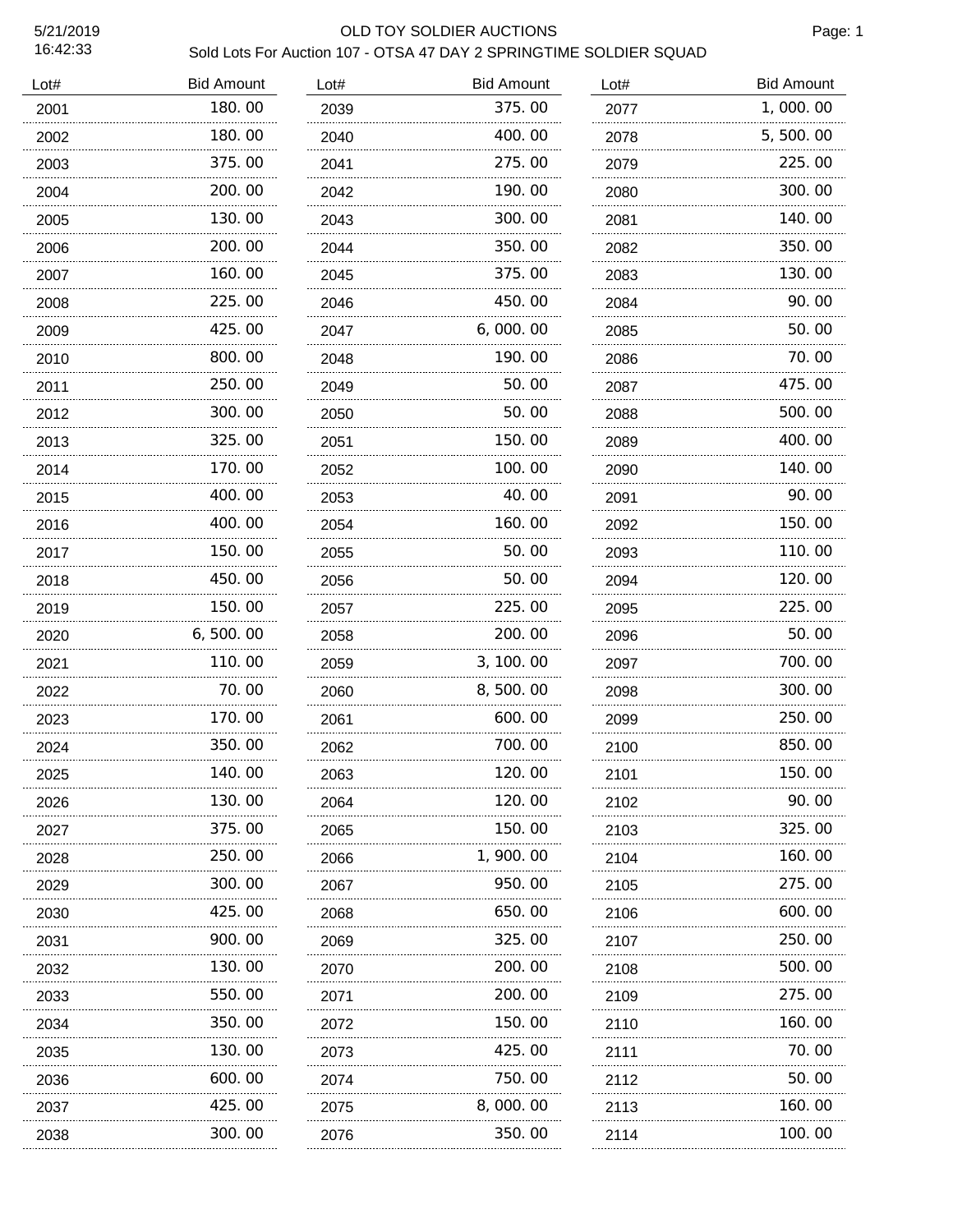### 5/21/2019 OLD TOY SOLDIER AUCTIONS

Page: 2

| Lot# | <b>Bid Amount</b> | Lot# | <b>Bid Amount</b> | Lot# | <b>Bid Amount</b> |
|------|-------------------|------|-------------------|------|-------------------|
| 2115 | 375.00            | 2153 | 60.00             | 3003 | 160.00            |
| 2116 | 450.00            | 2154 | 60.00             | 3004 | 35.00             |
| 2117 | 190.00            | 2155 | 300.00            | 3005 | 45.00             |
| 2118 | 40.00             | 2156 | 350.00            | 3006 | 45.00             |
| 2119 | 90.00             | 2157 | 800.00            | 3007 | 45.00             |
| 2120 | 100.00            | 2158 | 180.00            | 3008 | 35.00             |
| 2121 | 90.00             | 2159 | 190.00            | 3009 | 40.00             |
| 2122 | 110.00            | 2160 | 160.00            | 3010 | 35.00             |
| 2123 | 110.00            | 2161 | 110.00            | 3011 | 50.00             |
| 2124 | 80.00             | 2162 | 110.00            | 3012 | 50.00             |
| 2125 | 110.00            | 2163 | 100.00            | 3013 | 60.00             |
| 2126 | 160.00            | 2164 | 225.00            | 3014 | 60.00             |
| 2127 | 160.00            | 2165 | 50.00             | 3015 | 60.00             |
| 2128 | 300.00            | 2166 | 40.00             | 3016 | 50.00             |
| 2129 | 80.00             | 2167 | 90.00             | 3017 | 45.00             |
| 2130 | 300.00            | 2168 | 120.00            | 3018 | 80.00             |
| 2131 | 325.00            | 2169 | 60.00             | 3019 | 30.00             |
| 2132 | 170.00            | 2170 | 70.00             | 3020 | 80.00             |
| 2133 | 600.00            | 2171 | 350.00            | 3021 | 100.00            |
| 2134 | 180.00            | 2172 | 325.00            | 3022 | 50.00             |
| 2135 | 100.00            | 2173 | 1,300.00          | 3023 | 100.00            |
| 2136 | 375.00<br>.       | 2174 | 35.00             | 3024 | 140.00            |
| 2137 | 90.00             | 2175 | 550.00            | 3025 | 70.00             |
| 2138 | 130.00<br>        | 2176 | 100.00            | 3026 | 160.00            |
| 2139 | 50.00             | 2177 | 35.00             | 3027 | 45.00             |
| 2140 | 40.00             | 2178 | 600.00            | 3028 | 120. 00           |
| 2141 | 15. 00            | 2179 | 550.00            | 3029 | 90.00             |
| 2142 | 15. 00            | 2180 | 90.00             | 3030 | 140.00            |
| 2143 | 60.00             | 2181 | 180.00            | 3031 | 140.00            |
| 2144 | 50.00             | 2182 | 80.00             | 3032 | 70.00             |
| 2145 | 190. 00           | 2183 | 100.00            | 3033 | 150.00            |
| 2146 | 425.00            | 2184 | 80.00             | 3034 | 150.00            |
| 2147 | 200.00            | 2185 | 160.00            | 3035 | 475.00            |
| 2148 | 110.00            | 2186 | 35.00             | 3036 | 110.00            |
| 2149 | 950.00            | 2187 | 130.00            | 3037 | 80.00             |
| 2150 | 90.00             | 2188 | 60.00             | 3038 | 50.00             |
| 2151 | 70.00             | 3001 | 150.00            | 3039 | 60.00             |
| 2152 | 225.00            | 3002 | 110.00            | 3040 | 60.00             |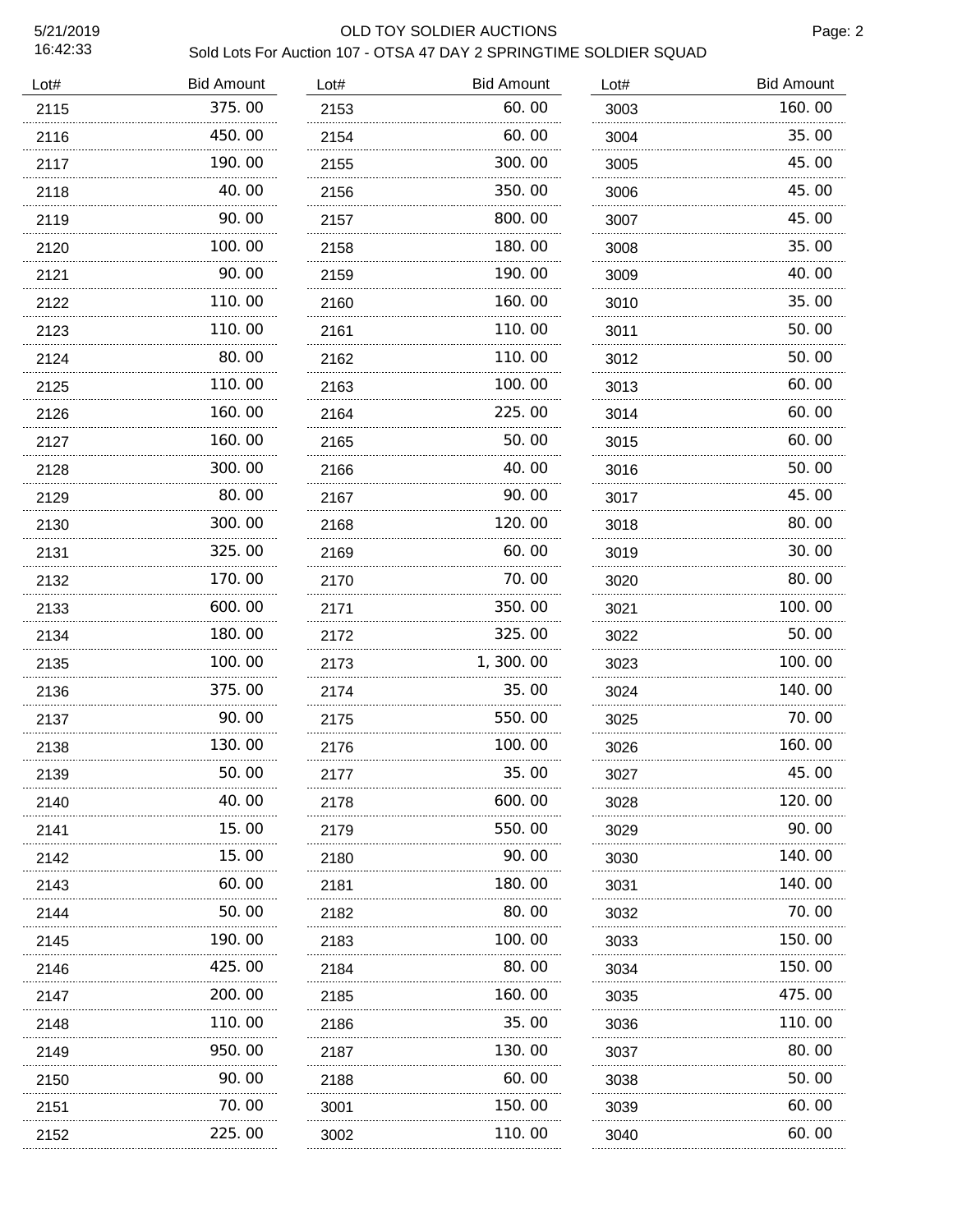### 5/21/2019 OLD TOY SOLDIER AUCTIONS

Page: 3

| Lot# | <b>Bid Amount</b> | Lot# | <b>Bid Amount</b> | Lot# | <b>Bid Amount</b> |
|------|-------------------|------|-------------------|------|-------------------|
| 3041 | 70.00             | 3079 | 40.00             | 3117 | 60.00             |
| 3042 | 100.00            | 3080 | 30.00             | 3118 | 35.00             |
| 3043 | 90.00             | 3081 | 30.00             | 3119 | 60.00             |
| 3044 | 80.00             | 3082 | 30.00             | 3120 | 60.00             |
| 3045 | 70.00             | 3083 | 30.00             | 3121 | 50.00             |
| 3046 | 50.00             | 3084 | 40.00             | 3122 | 40.00             |
| 3047 | 425.00            | 3085 | 100.00            | 3123 | 45.00             |
| 3048 | 450.00            | 3086 | 130.00            | 3124 | 30.00             |
| 3049 | 275.00            | 3087 | 60.00             | 3125 | 110.00            |
| 3050 | 90.00             | 3088 | 30.00             | 3126 | 70.00             |
| 3051 | 80.00             | 3089 | 45.00             | 3127 | 90.00             |
| 3052 | 90.00             | 3090 | 30.00             | 3128 | 70.00             |
| 3053 | 35.00             | 3091 | 90.00             | 3129 | 15.00             |
| 3054 | 45.00             | 3092 | 70.00             | 3130 | 30.00             |
| 3055 | 45.00             | 3093 | 50.00             | 3131 | 40.00             |
| 3056 | 50.00             | 3094 | 60.00             | 3132 | 50.00             |
| 3057 | 40.00             | 3095 | 60.00             | 3133 | 50.00             |
| 3058 | 60.00             | 3096 | 100.00            | 3134 | 80.00             |
| 3059 | 30.00             | 3097 | 40. 00            | 3135 | 15.00             |
| 3060 | 70.00             | 3098 | 40.00             | 3136 | 10.00             |
| 3061 | 120.00            | 3099 | 70.00             | 3137 | 45.00             |
| 3062 | 35.00             | 3100 | 60.00             | 3138 | 25.00             |
| 3063 | 45.00             | 3101 | 50.00             | 3139 | 25.00             |
| 3064 | 15.00             | 3102 | 50.00             | 3140 | 20.00             |
| 3065 | 20.00             | 3103 | 35.00             | 3141 | 25.00             |
| 3066 | 60.00             | 3104 | 50.00             | 3142 | 30.00             |
| 3067 | 40.00             | 3105 | 40.00             | 3143 | 35.00             |
| 3068 | 35.00             | 3106 | 40.00             | 3144 | 25.00             |
| 3069 | 45.00<br>.        | 3107 | 45.00             | 3145 | 275.00            |
| 3070 | 35.00             | 3108 | 70.00             | 3146 | 120.00            |
| 3071 | 90.00             | 3109 | 110.00            | 3147 | 120.00            |
| 3072 | 35.00             | 3110 | 40.00             | 3148 | 110.00            |
| 3073 | 60.00             | 3111 | 20.00             | 3149 | 45.00             |
| 3074 | 20.00             | 3112 | 40.00             | 3150 | 35.00             |
| 3075 | 40.00             | 3113 | 60.00             | 3151 | 30.00             |
| 3076 | 25.00             | 3114 | 70.00             | 3152 | 160.00            |
| 3077 | 110.00            | 3115 | 50.00             | 3153 | 190.00            |
| 3078 | 60.00             | 3116 | 45.00             | 3154 | 200.00            |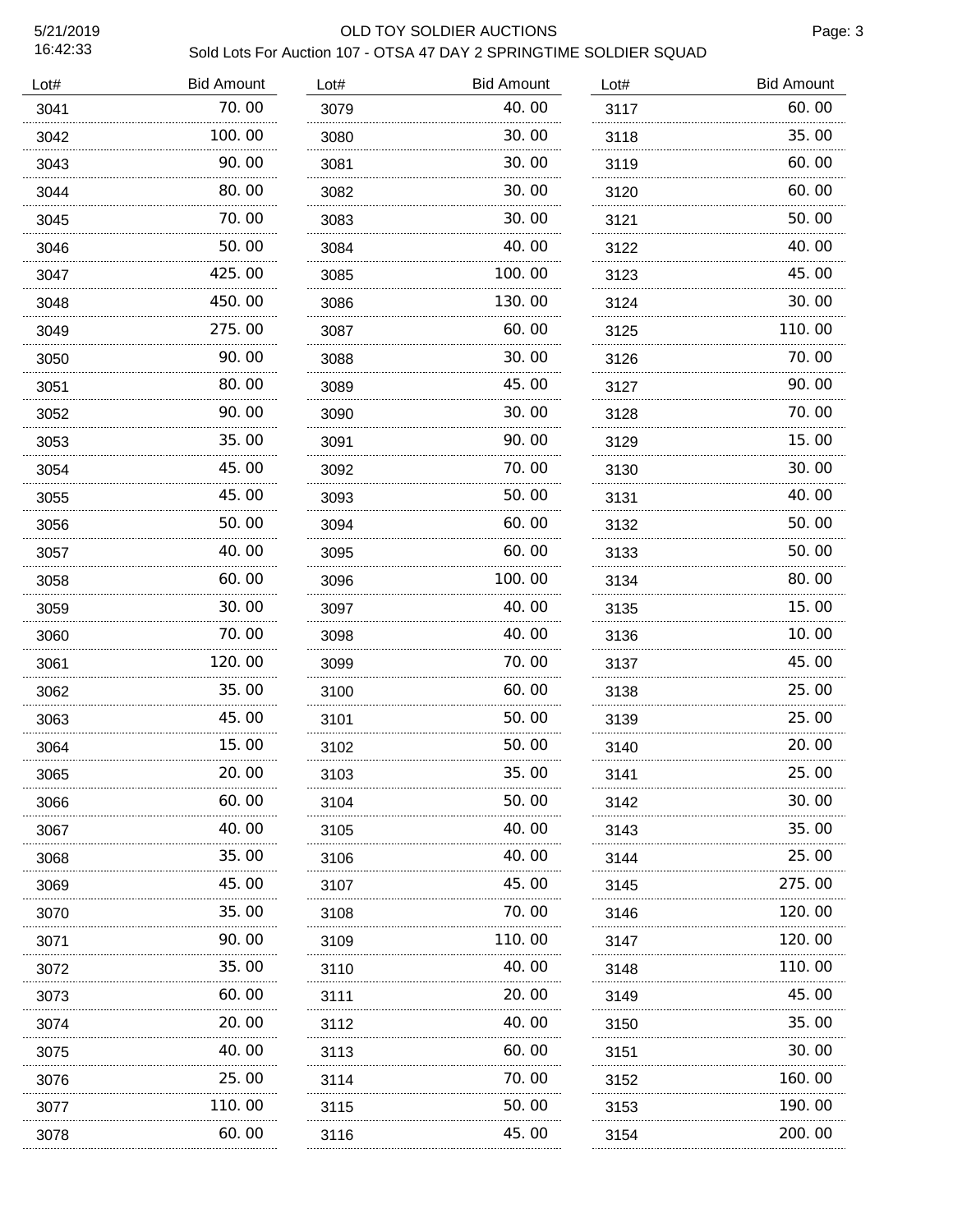#### 5/21/2019 OLD TOY SOLDIER AUCTIONS

Page: 4

| Lot# | <b>Bid Amount</b> | Lot# | <b>Bid Amount</b> | Lot# | <b>Bid Amount</b> |
|------|-------------------|------|-------------------|------|-------------------|
| 3155 | 130.00            | 3193 | 500.00            | 3231 | 30.00             |
| 3156 | 35.00             | 3194 | 80.00             | 3232 | 35.00             |
| 3157 | 110.00            | 3195 | 60.00             | 3233 | 20.00             |
| 3158 | 250.00            | 3196 | 90.00             | 3234 | 70.00             |
| 3159 | 140.00            | 3197 | 225.00            | 3235 | 45.00             |
| 3160 | 30.00             | 3198 | 110.00            | 3236 | 30.00             |
| 3161 | 120.00            | 3199 | 80.00             | 3237 | 50.00             |
| 3162 | 60.00             | 3200 | 110.00            | 3238 | 15.00             |
| 3163 | 130.00            | 3201 | 150.00            | 3239 | 15.00             |
| 3164 | 60.00             | 3202 | 120.00            | 3240 | 70.00             |
| 3165 | 250.00            | 3203 | 50.00             | 3241 | 140.00            |
| 3166 | 250.00            | 3204 | 190.00            | 3242 | 40.00             |
| 3167 | 100.00            | 3205 | 170.00            | 3243 | 45.00             |
| 3168 | 60.00             | 3206 | 450.00            | 3244 | 15.00             |
| 3169 | 120.00            | 3207 | 50.00             | 3245 | 30.00             |
| 3170 | 160.00            | 3208 | 70.00             | 3246 | 30.00             |
| 3171 | 110.00            | 3209 | 600.00            | 3247 | 20.00             |
| 3172 | 120.00            | 3210 | 475.00            | 3248 | 60.00             |
| 3173 | 30.00             | 3211 | 550.00            | 3249 | 35.00             |
| 3174 | 120.00<br>.       | 3212 | 500.00            | 3250 | 20.00             |
| 3175 | 90.00             | 3213 | 200.00            | 3251 | 40.00             |
| 3176 | 80.00<br>.        | 3214 | 170.00            | 3252 | 30.00             |
| 3177 | 80.00             | 3215 | 500.00            | 3253 | 15.00             |
| 3178 | 130.00            | 3216 | 15.00             | 3254 | 30.00             |
| 3179 | 300.00            | 3217 | 15.00             | 3255 | 45.00             |
| 3180 | 250.00            | 3218 | 35.00             | 3256 | 50.00             |
| 3181 | 375.00            | 3219 | 35.00             | 3257 | 100.00            |
| 3182 | 70.00             | 3220 | 25.00             | 3258 | 45.00             |
| 3183 | 100. 00           | 3221 | 20. 00            | 3259 | 40.00             |
| 3184 | 40.00             | 3222 | 15.00             | 3260 | 70.00             |
| 3185 | 110.00            | 3223 | 25.00             | 3261 | 70.00             |
| 3186 | 325.00            | 3224 | 130. 00           | 3262 | 60.00             |
| 3187 | 80.00             | 3225 | 150.00            | 3263 | 35.00             |
| 3188 | 50.00             | 3226 | 30.00             | 3264 | 25.00             |
| 3189 | 70.00             | 3227 | 20. 00            | 3265 | 90.00             |
| 3190 | 100.00            | 3228 | 25.00             | 3266 | 50.00             |
| 3191 | 450.00            | 3229 | 30.00             | 3267 | 25.00             |
| 3192 | 500.00            | 3230 | 30.00             | 3268 | 170.00            |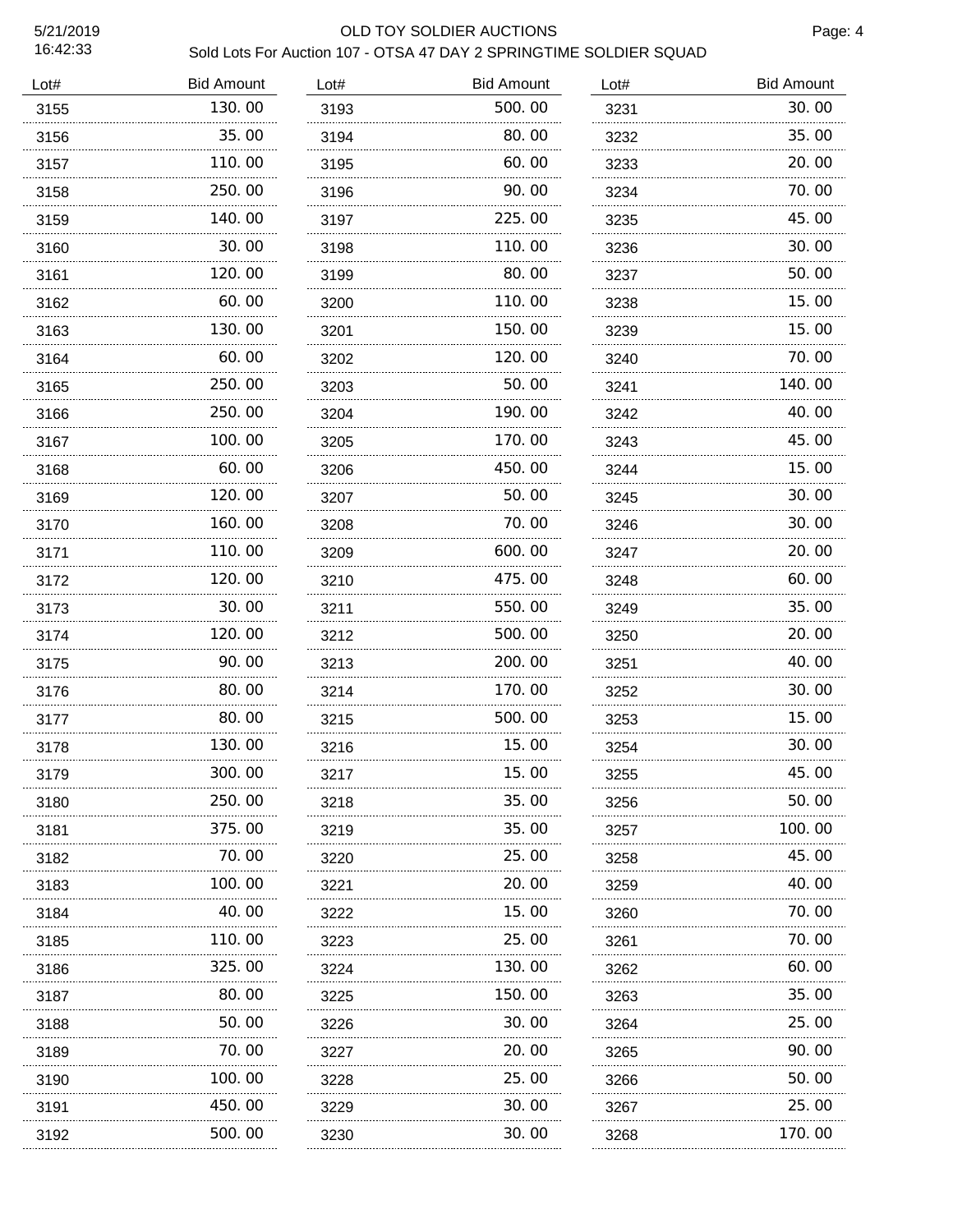### 5/21/2019 OLD TOY SOLDIER AUCTIONS

| Lot# | <b>Bid Amount</b> | Lot# | <b>Bid Amount</b> | Lot# | <b>Bid Amount</b> |
|------|-------------------|------|-------------------|------|-------------------|
| 3269 | 90.00             | 3307 | 30.00             | 3345 | 15.00             |
| 3270 | 60.00             | 3308 | 30.00             | 3346 | 15.00             |
| 3271 | 25.00             | 3309 | 35.00             | 3347 | 25.00             |
| 3272 | 200.00            | 3310 | 50.00             | 3348 | 25.00             |
| 3273 | 120.00            | 3311 | 60.00             | 3349 | 15.00             |
| 3274 | 180.00            | 3312 | 45.00             | 3350 | 25.00             |
| 3275 | 180.00            | 3313 | 50.00             | 3351 | 30.00             |
| 3276 | 60.00             | 3314 | 60.00             | 3352 | 25.00             |
| 3277 | 160.00            | 3315 | 50.00             | 3353 | 25.00             |
| 3278 | 100.00            | 3316 | 60.00             | 3354 | 70.00             |
| 3279 | 90.00             | 3317 | 70.00             | 3355 | 60.00             |
| 3280 | 60.00             | 3318 | 70.00             | 3356 | 40.00             |
| 3281 | 90. 00            | 3319 | 90.00             | 3357 | 100.00            |
| 3282 | 35.00             | 3320 | 80.00             | 3358 | 35.00             |
| 3283 | 90. 00            | 3321 | 70.00             | 3359 | 40.00             |
| 3284 | 100.00            | 3322 | 50.00             | 3360 | 30.00             |
| 3285 | 90.00             | 3323 | 60.00             | 3361 | 50.00             |
| 3286 | 35.00             | 3324 | 40.00             | 3362 | 60.00             |
| 3287 | 50.00             | 3325 | 60.00             | 3363 | 35.00             |
| 3288 | 90.00             | 3326 | 30.00             | 3364 | 45.00             |
| 3289 | 100.00            | 3327 | 30.00             | 3365 | 90.00             |
| 3290 | 40.00<br>.        | 3328 | 40.00             | 3366 | 100.00            |
| 3291 | 45.00             | 3329 | 40.00             | 3367 | 35.00             |
| 3292 | 35.00             | 3330 | 40.00             | 3368 | 40.00             |
| 3293 | 40.00             | 3331 | 35.00             | 3369 | 45.00             |
| 3294 | 80.00             | 3332 | 30.00             | 3370 | 35.00             |
| 3295 | 60.00             | 3333 | 30.00             | 3371 | 45.00             |
| 3296 | 35.00             | 3334 | 30.00             | 3372 | 45.00             |
| 3297 | 30.00             | 3335 | 50.00             | 3373 | 45.00             |
| 3298 | 40.00             | 3336 | 90.00             | 3374 | 35.00             |
| 3299 | 30.00             | 3337 | 110.00            | 3375 | 45.00             |
| 3300 | 40.00             | 3338 | 110.00            | 3376 | 60.00             |
| 3301 | 40.00             | 3339 | 45.00             | 3377 | 130.00            |
| 3302 | 40.00             | 3340 | 90.00             | 3378 | 100.00            |
| 3303 | 40.00             | 3341 | 160.00            | 3379 | 100.00            |
| 3304 | 40.00             | 3342 | 15.00             | 3380 | 100.00            |
| 3305 | 35.00             | 3343 | 20.00             | 3381 | 110.00            |
| 3306 | 35.00             | 3344 | 15.00             | 3382 | 190.00            |
|      |                   |      |                   |      |                   |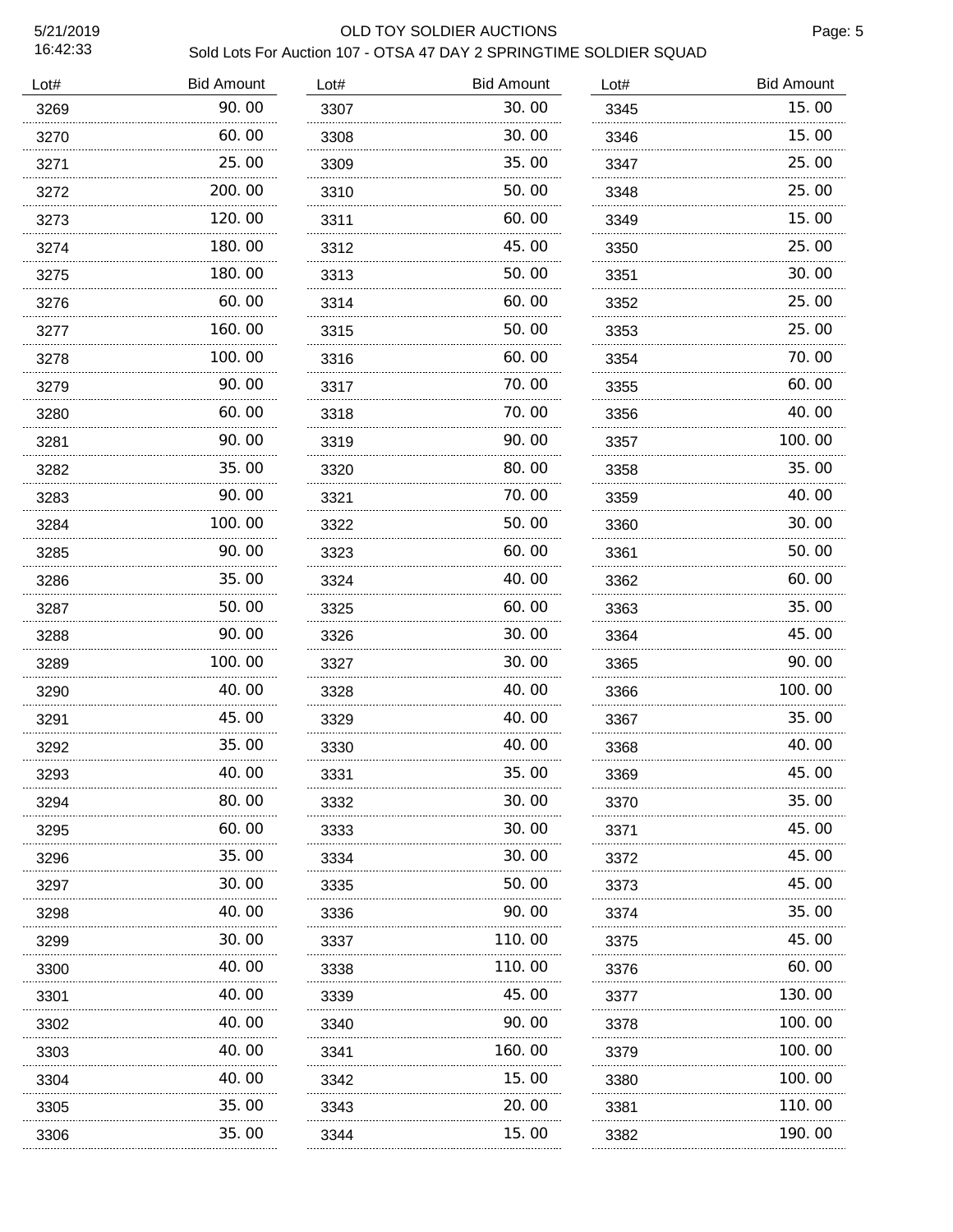### 5/21/2019 OLD TOY SOLDIER AUCTIONS

| <b>Bid Amount</b> | Lot#             | <b>Bid Amount</b> | Lot# | <b>Bid Amount</b> |
|-------------------|------------------|-------------------|------|-------------------|
| 70.00             | 3421             | 50.00             | 3459 | 25.00             |
| 20.00             | 3422             | 40.00             | 3460 | 30.00             |
| 25.00             | 3423             | 20. 00            | 3461 | 40.00             |
| 30.00             | 3424             | 15. 00            | 3462 | 35.00             |
| 130.00            | 3425             | 20.00             | 3463 | 60.00             |
| 130.00            | 3426             | 70.00             | 3464 | 20.00             |
| 80.00             | 3427             | 20.00             | 3465 | 35.00             |
| 140.00            | 3428             | 20.00             | 3466 | 25.00             |
| 90.00             | 3429             | 20.00             | 3467 | 10.00             |
| 110.00            | 3430             | 30.00             | 3468 | 15.00             |
| 110.00            | 3431             | 20. 00            | 3469 | 10.00             |
| 110.00            | 3432             | 35.00             | 3470 | 15.00             |
| 50.00             | 3433             | 80. 00            | 3471 | 25.00             |
| 60.00             | 3434             | 90.00             | 3472 | 20.00             |
| 30.00             | 3435             | 20.00             | 3473 | 25.00             |
| 20.00             | 3436             | 20.00             | 3474 | 30.00             |
| 20.00             | 3437             | 60.00             | 3475 | 15.00             |
| 25.00             | 3438             | 120.00            | 3476 | 90.00             |
| 40.00             | 3439             | 20.00             | 3477 | 200.00            |
| 40.00             | 3440             | 20.00             | 3478 | 45.00             |
| 30. OO            | 3441             | 80. 00            | 3479 | 40.00             |
| 70.00             | 3442             | 20.00             | 3480 | 40.00             |
| 25.00             | 3443             | 20. 00            | 3481 | 60.00             |
| 30.00             | 3444             | 20.00             | 3482 | 110.00            |
| 30.00             | 3445             | 15.00             | 3483 | 160.00            |
| 25.00             | 3446             | 90.00             | 3484 | 30.00             |
| 25.00             | 3447             | 25.00             | 3485 | 20.00             |
| 80.00             | 3448             | 15.00             | 3486 | 15.00             |
| 60.00             | 3449             | 70.00             | 3487 | 20.00             |
| 35.00             | 3450             | 70. 00            | 3488 | 35.00             |
| 25.00             | 3451             | 20. 00            | 3489 | 20.00             |
| 20.00             | 3452             | 25.00             | 3490 | 50.00             |
| 20.00             | 3453             | 80. 00            | 3491 | 15.00             |
| 50.00             | 3454             | 40. OO            | 3492 | 30.00             |
| 15.00             | 3455             | 25.00             | 3493 | 30.00             |
| 20.00             | 3456             | 40.00             | 3494 | 30.00             |
| 20.00             | 3457             | 20.00             | 3495 | 25.00             |
| 20.00             | 3458             | 20.00             | 3496 | 20.00             |
|                   | .<br>.<br>.<br>. |                   |      |                   |